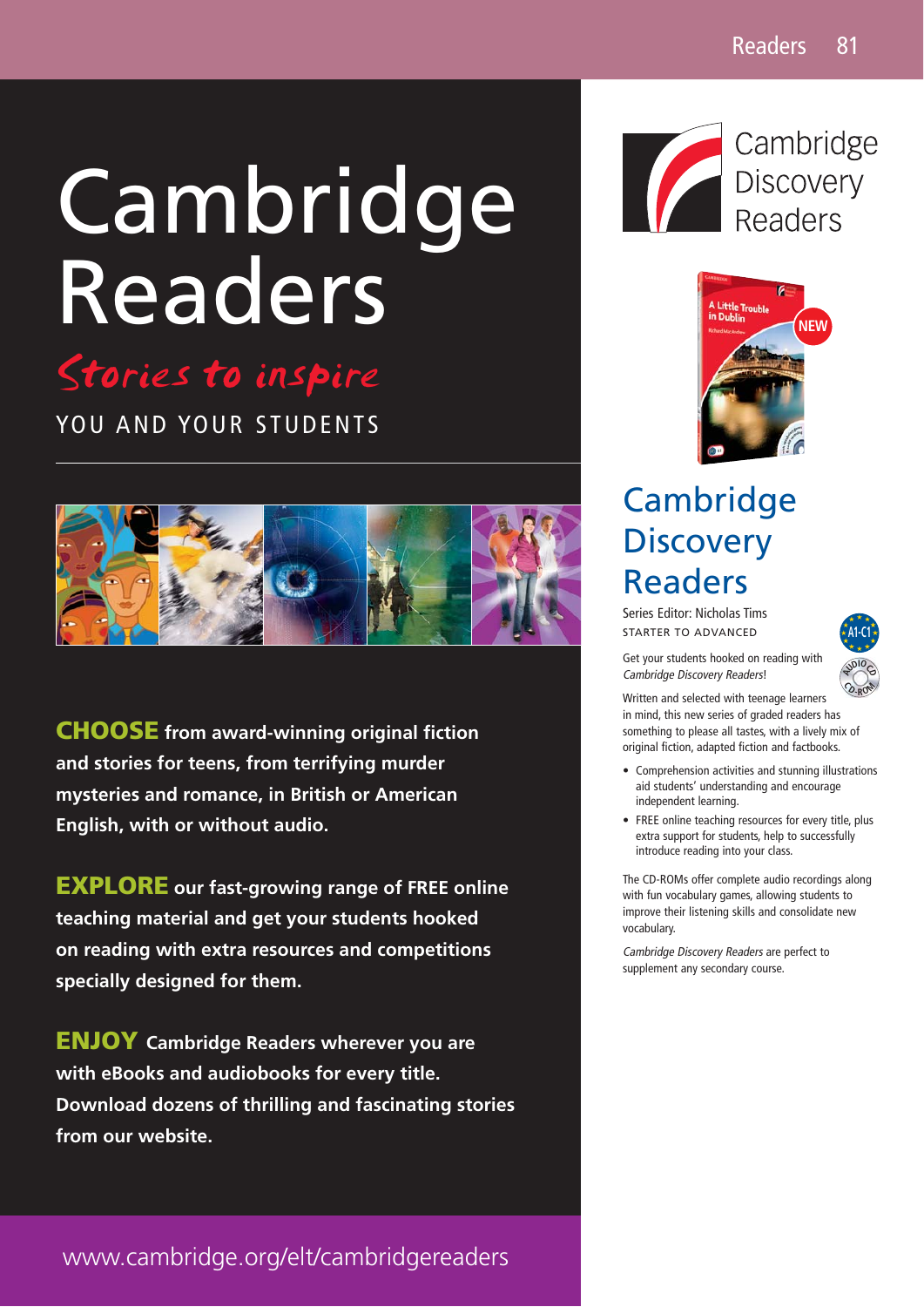

#### Starter level **Starter/Beginner Headwords 250**

#### ORIGINAL FICTION: FANTASY

| <b>URIGINAL FILTIUN: FANTASY</b>             |                   |
|----------------------------------------------|-------------------|
| Gone! by Margaret Johnson                    |                   |
| Paperback                                    | 978-8-483-23509-6 |
| Book with CD-ROM/Audio CD Pack               | 978-8-483-23513-3 |
| Paperback e                                  | 978-8-483-23511-9 |
| Book with CD-ROM/Audio CD Pack ●             | 978-8-483-23514-0 |
| <b>NEW Quick Change!</b> by Margaret Johnson |                   |
| Paperback                                    | 978-8-483-23809-7 |
| Book with CD-ROM/Audio CD Pack               | 978-8-483-23756-4 |
| Paperback e                                  | 978-8-483-23674-1 |
| Book with CD-ROM/Audio CD Pack               | 978-8-483-23575-1 |
|                                              |                   |



#### ORIGINAL FICTION: ADVENTURE

| <b>NEW A Little Trouble in Dublin by Richard MacAndrew</b> |                   |
|------------------------------------------------------------|-------------------|
| Paperback                                                  | 978-8-483-23695-6 |
| Book with CD-ROM/Audio CD Pack                             | 978-8-483-23552-2 |
| Paperback $\triangleq$                                     | 978-8-483-23960-5 |
| Book with CD-ROM/Audio CD Pack ●                           | 978-8-483-23813-4 |
| <b>NEW Summer Sounds</b> by Marla Bentley                  |                   |
| Paperback                                                  | 978-8-483-23995-7 |
| Book with CD-ROM/Audio CD Pack                             | 978-8-483-23916-2 |
| Paperback e                                                | 978-8-483-23742-7 |
|                                                            |                   |
| Book with CD-ROM/Audio CD Pack                             | 978-8-483-23270-5 |

#### **FACTBOOKS**

| Amazing Young Sports People by Mandy Loader |  |  |  |  |
|---------------------------------------------|--|--|--|--|
|---------------------------------------------|--|--|--|--|

| Paperback                      | 978-8-483-23572-0 |
|--------------------------------|-------------------|
| Book with CD-ROM/Audio CD Pack | 978-8-483-23568-3 |
| Paperback $\triangle$          | 978-8-483-23571-3 |
| Book with CD-ROM/Audio CD Pack | 978-8-483-23569-0 |



#### ORIGINAL FICTION: ADVENTURE

| A Little Trouble in Amsterdam by Richard MacAndrew |                   |  |  |
|----------------------------------------------------|-------------------|--|--|
| Paperback                                          | 978-8-483-23519-5 |  |  |
| Book with CD-ROM/Audio CD Pack                     | 978-8-483-23516-4 |  |  |
| Paperback $\bigoplus$                              | 978-8-483-23518-8 |  |  |
| Book with CD-ROM/Audio CD Pack                     | 978-8-483-23521-8 |  |  |

#### ORIGINAL FICTION: COMEDY

| Grandad's Magic Gadgets by Helen Everett-Camplin |                   |  |  |
|--------------------------------------------------|-------------------|--|--|
| Paperback                                        | 978-8-483-23522-5 |  |  |
| Book with CD-ROM/Audio CD Pack                   | 978-8-483-23526-3 |  |  |
| Paperback $\triangleq$                           | 978-8-483-23524-9 |  |  |
| Book with CD-ROM/Audio CD Pack ●                 | 978-8-483-23527-0 |  |  |

Paperback 978-8-483-23503-4 Book with CD-ROM/Audio CD Pack 978-8-483-23506-5 Paperback 978-8-483-23505-8 Book with CD-ROM/Audio CD Pack 978-8-483-23508-9

#### ORIGINAL FICTION: HORROR

| Killer Bees by Jane Rollason     |
|----------------------------------|
| Paperback                        |
| Book with CD-ROM/Audio CD Pack   |
| Paperback $\bigoplus$            |
| Book with CD-ROM/Audio CD Pack ● |

#### ADAPTED FICTION: SHORT STORIES

**NEW Parties and Presents: three short stories** by Katherine Mansfield Retold by Margaret Johnson

| Paperback                      | 978-8-483-23836-3 |
|--------------------------------|-------------------|
| Book with CD-ROM/Audio CD Pack | 978-8-483-23684-0 |
| Paperback <b>⊜</b>             | 978-8-483-23740-3 |
| Book with CD-ROM/Audio CD Pack | 978-8-483-23875-2 |
|                                |                   |

#### **FACTROOKS**

| Level 3                         | Lower-intermediate |                   |
|---------------------------------|--------------------|-------------------|
| Book with CD-ROM/Audio CD Pack  |                    | 978-8-483-23484-6 |
| Paperback e                     |                    | 978-8-483-23487-7 |
| Book with CD-ROM/Audio CD Pack  |                    | 978-8-483-23485-3 |
| Paperback                       |                    | 978-8-483-23488-4 |
| New Zealand by Margaret Johnson |                    |                   |
| ,,,,,,,,,,,                     |                    |                   |

| ----- | ------------------    | ╱* * *∖                         |
|-------|-----------------------|---------------------------------|
|       | <b>Headwords 1300</b> | $\mathbb{R}$ R1 $\star$<br>きょょか |
|       |                       |                                 |

#### ORIGINAL FICTION: ADVENTURE

| 978-8-483-23584-3<br>978-8-483-23582-9<br>978-8-483-23583-6 |
|-------------------------------------------------------------|
|                                                             |
|                                                             |
|                                                             |
| 978-8-483-23581-2                                           |
|                                                             |
| 978-8-483-23501-0                                           |
| 978-8-483-23498-3                                           |
| 978-8-483-23500-3                                           |
| 978-8-483-23497-6                                           |
|                                                             |
|                                                             |
| 978-8-483-23537-9                                           |
|                                                             |

| $\cdots$ $\cdots$ $\cdots$ $\cdots$   |                   |
|---------------------------------------|-------------------|
| aperback                              | 978-8-483-23537-9 |
| Book with CD-ROM/Audio CDs (2) Pack   | 978-8-483-23540-9 |
| Paperback <b>⊜</b>                    | 978-8-483-23535-5 |
| Book with CD-ROM/Audio CDs (2) Pack ● | 978-8-483-23539-3 |
|                                       |                   |

#### ADAPTED FICTION: HORROR

**Tales of Terror** by Edgar Allan Poe and others Retold by Jane Rollason<br>Paperback 978-8-483-23532-4<br>978-8-483-23529-4 Book with CD-ROM/Audio CDs (2) Pack<br>Panerback  $\bigoplus$ 978-8-483-23530-0<br>978-8-483-23534-8 Book with CD-ROM/Audio CDs (2) Pack  $\oplus$ 

#### **FACTBOOKS**

| <b>Scotland</b> by Richard MacAndrew |                                     |                   |
|--------------------------------------|-------------------------------------|-------------------|
| Paperback                            |                                     | 978-8-483-23579-9 |
|                                      | Book with CD-ROM/Audio CDs (2) Pack | 978-8-483-23576-8 |
| Paperback <b><del></del></b>         |                                     | 978-8-483-23577-5 |
|                                      | Book with CD-ROM/Audio CDs (2) Pack | 978-8-483-23574-4 |
| Level 4                              | Intermediate                        |                   |

| LCVCI 9 | шеннесиасе            |                                          |
|---------|-----------------------|------------------------------------------|
|         | <b>Headwords 1900</b> | $\left(\frac{1}{x} + \frac{1}{x}\right)$ |

#### ORIGINAL FICTION: COMEDY / ADVENTURE

| <b>Bullring Kid and Country Cowboy</b> by Louise Clover |                   |
|---------------------------------------------------------|-------------------|
| Paperback                                               | 978-8-483-23495-2 |
| Book with CD-ROM/Audio CDs (2) Pack                     | 978-8-483-23493-8 |
| Paperback e                                             | 978-8-483-23492-1 |
| Book with CD-ROM/Audio CDs (2) Pack                     | 978-8-483-23490-7 |
|                                                         |                   |

#### ORIGINAL FICTION: HUMAN INTEREST

#### **Two Worlds** by Helen Everett-Camplin

| 978-8-483-23566-9 |
|-------------------|
| 978-8-483-23563-8 |
| 978-8-483-23564-5 |
| 978-8-483-23561-4 |
|                   |

#### ORIGINAL FICTION: SHORT STORIES

| Tasty Tales by Frank Brennan        |                   |
|-------------------------------------|-------------------|
| Paperback                           | 978-8-483-23542-3 |
| Book with CD-ROM/Audio CDs (2) Pack | 978-8-483-23545-4 |
| Paperback <b>S</b>                  | 978-8-483-23543-0 |
| Book with CD-ROM/Audio CDs (2) Pack | 978-8-483-23547-8 |

#### ADAPTED FICTION: ADVENTURE

| Robinson Crusoe by Daniel Defoe<br>Retold by Nicholas Murgatroyd |                   |
|------------------------------------------------------------------|-------------------|
| Paperback                                                        | 978-8-483-23553-9 |
| Book with CD-ROM/Audio CDs (2) Pack                              | 978-8-483-23550-8 |
| Paperback <b>●</b>                                               | 978-8-483-23551-5 |
| Book with CD-ROM/Audio CDs (2) Pack                              | 978-8-483-23548-5 |



#### ADAPTED FICTION: DRAMA

| The Mayor of Casterbridge by Thomas Hardy<br>Retold by Tim Herdon |                                   |  |  |  |
|-------------------------------------------------------------------|-----------------------------------|--|--|--|
| Paperback                                                         | 978-8-483-23560-7                 |  |  |  |
| Book with CD-ROM/Audio CDs (3) Pack                               | 978-8-483-23556-0                 |  |  |  |
| Paperback e                                                       | 978-8-483-23558-4                 |  |  |  |
| Book with CD-ROM/Audio CDs (3) Pack                               | 978-8-483-23555-3                 |  |  |  |
| Level 6                                                           | Advanced<br><b>Headwords 3800</b> |  |  |  |
|                                                                   |                                   |  |  |  |

#### ORIGINAL FICTION: HISTORICAL FICTION

| <b>NEW Freddie's War</b> by Jane Rollason |
|-------------------------------------------|
| Paperback                                 |
| Book with CD-ROM/Audio CDs (3) Pack       |
| Paperback <b>e</b>                        |
| Book with CD-ROM/Audio CDs (3) Pack       |

Paperback 978-8-483-23909-4 Book with CD-ROM/Audio CDs (3) Pack 978-8-483-23662-8 Paperback 978-8-483-23220-0 Book with CD-ROM/Audio CDs (3) Pack 978-8-483-23189-0

Titles written in American English and narrated with an American accent.

### Choose from…



#### Ó **www.cambridge.org/elt/discoveryreaders**

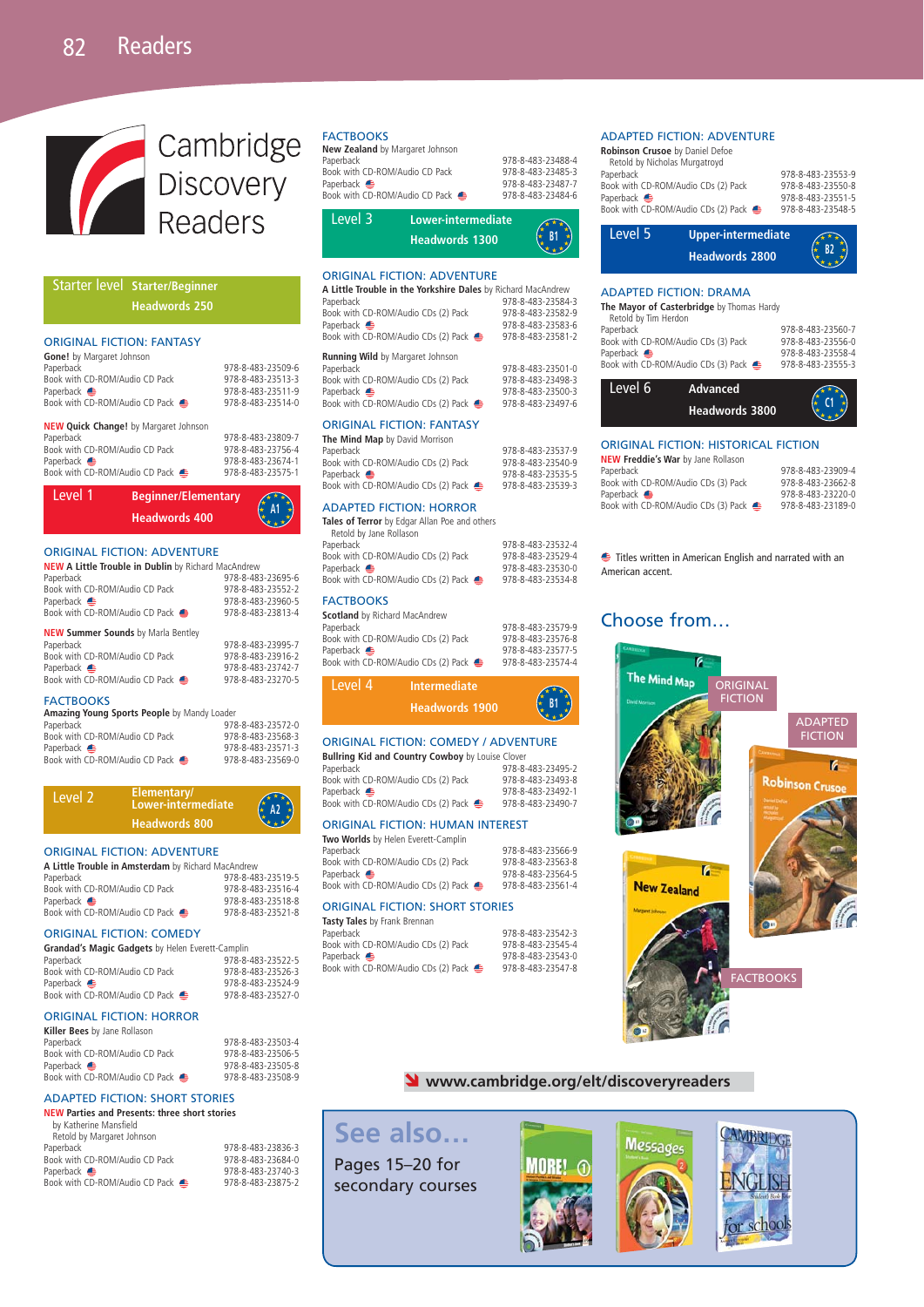

## Cambridge English Readers

**Award-winning original fiction for learners of English** 

Series Editor: Philip Prowse STARTER TO ADVANCED



If you're looking for quality original fiction for learners of English, you've come to the right place! This award-winning series offers an impressive selection of carefully graded readers with international settings, contemporary themes and thought-provoking topics designed to capture learners' imaginations.

- Fresh, natural and up-to-date language helps develop fluency
- Audio CDs for every title improve pronunciation, listening and speaking skills
- FREE online support, including teaching tips and articles from experts, helps teachers and students get the best from extensive reading

#### **S** www.cambridge.org/elt/readers

| Starter level Starter/Beginner                                                                           |                                        | Level 1<br><b>Beginner/Elementary</b>                                                                 |                                        | Level <sub>2</sub>                                                                             | Elementary/<br>Lower-intermediate                    |                                                                 |
|----------------------------------------------------------------------------------------------------------|----------------------------------------|-------------------------------------------------------------------------------------------------------|----------------------------------------|------------------------------------------------------------------------------------------------|------------------------------------------------------|-----------------------------------------------------------------|
| <b>Headwords 250</b>                                                                                     |                                        | <b>Headwords 400</b>                                                                                  | A1                                     |                                                                                                | <b>Headwords 800</b>                                 | $\stackrel{\star}{\mathstrut}_{\mathstrut\sim}^{\mathstrut}$ A2 |
| <b>ROMANCE</b><br><b>NEW Big Hair Day</b> by Margaret Johnson<br>Paperback<br>Book with Audio CD Pack    | 978-0-521-18365-9<br>978-0-521-16735-2 | <b>COMEDY</b><br>Help! by Philip Prowse<br>Book<br>Book with Audio CD Pack                            | 978-0-521-65615-3<br>978-0-521-79491-6 | <b>HUMAN INTEREST</b><br>Jojo's Story<br>by Antoinette Moses<br>Paperback                      | Winner                                               | 978-0-521-797<br>978-0-521-686                                  |
| <b>HUMAN INTEREST</b><br><b>NEW Book Boy</b> by Antoinette Moses<br>Paperback<br>Book with Audio CD Pack | 978-0-521-15677-6<br>978-0-521-18270-6 | <b>MURDER MYSTERY</b><br><b>Bad Love</b> by Sue Leather<br>Paperback<br>Book with Audio CD Pack       | 978-0-521-53653-0<br>978-0-521-68628-0 | Book with Audio CD Pack<br>One Day<br>by Helen Naylor<br>Paperback<br>Book with Audio CD Pack  | Finalist                                             | 978-0-521-714<br>978-0-521-714                                  |
| Why? by Philip Prowse<br>Winner<br>Paperback<br>Book with Audio CD Pack                                  | 978-0-521-73295-6<br>978-0-521-73296-3 | <b>Inspector Logan by Richard MacAndrew</b><br>Paperback<br>Book with Audio CD Pack                   | 978-0-521-75080-6<br>978-0-521-68637-2 | <b>MURDER MYSTERY</b><br><b>Dead Cold</b><br>by Sue Leather                                    | Winner                                               |                                                                 |
| <b>COMEDY</b><br>What a Lottery! by Colin Campbell<br>Paperback<br>Book with Audio CD Pack               | 978-0-521-68327-2<br>978-0-521-68328-9 | John Doe by Antoinette Moses<br>Paperback<br>Book with Audio CD Pack<br><b>ROMANCE</b>                | 978-0-521-65619-1<br>978-0-521-79493-0 | Paperback<br>Book with Audio CDs (2) Pack<br>Logan's Choice by Richard MacAndrew<br>Paperback  |                                                      | 978-0-521-693<br>978-0-521-693<br>978-0-521-795                 |
| <b>GHOST STORY</b><br>The Girl at the Window by Antoinette Moses<br>Paperback<br>Book with Audio CD Pack | 978-0-521-70585-1<br>978-0-521-70586-8 | Hotel Casanova by Sue Leather<br>Paperback<br>Book with Audio CD Pack                                 | 978-0-521-64997-1<br>978-0-521-68629-7 | Book with Audio CD Pack<br>Paperback                                                           | The Double Bass Mystery by Jeremy Harmer             | 978-0-521-686<br>978-0-521-656                                  |
| <b>MURDER MYSTERY</b><br>A Death in Oxford by Richard MacAndrew<br>Paperback                             | 978-0-521-70464-9                      | Next Door to Love by Margaret Johnson<br>Paperback<br>Book with Audio CD Pack<br><b>SHORT STORIES</b> | 978-0-521-60562-5<br>978-0-521-68622-8 | Book with Audio CD Pack<br><b>ROMANCE</b><br>Different Worlds by Margaret Johnson<br>Paperback |                                                      | 978-0-521-794<br>978-0-521-536                                  |
| Book with Audio CD Pack<br><b>SCIENCE FICTION/HORROR</b><br>Let Me Out!<br>by Antoinette Moses<br>Winner | 978-0-521-70465-6                      | Three Tomorrows by Frank Brennan<br>Paperback<br>Book with Audio CD Pack                              | 978-0-521-69377-6<br>978-0-521-69378-3 | Book with Audio CD Pack<br><b>Within High Fences</b><br>by Penny Hancock                       | <b>Finalist</b>                                      | 978-0-521-686                                                   |
| Paperback<br>Book with Audio CD Pack<br><b>THRILLER</b>                                                  | 978-0-521-68329-6<br>978-0-521-68330-2 | <b>THRILLER</b><br><b>Blood Diamonds</b> by Richard MacAndrew<br>Paperback<br>Book with Audio CD Pack | 978-0-521-53657-8<br>978-0-521-68636-5 | Paperback<br>Book with Audio CD Pack<br><b>SCIENCE FICTION</b>                                 |                                                      | 978-0-521-605<br>978-0-521-686                                  |
| Dirty Money by Sue Leather<br>Paperback<br>Book with Audio CD Pack                                       | 978-0-521-68333-3<br>978-0-521-68334-0 | Don't Stop Now! by Philip Prowse<br>Paperback<br>Book with Audio CD Pack                              | 978-0-521-60564-9<br>978-0-521-68652-5 | <b>Superbird</b> by Brian Tomlinson<br>Paperback<br>Book with Audio CD Pack<br><b>THRILLER</b> |                                                      | 978-0-521-656<br>978-0-521-794                                  |
| The Black Pearls by Richard MacAndrew<br>Paperback<br>Book with Audio CD Pack                            | 978-0-521-73289-5<br>978-0-521-73290-1 | Just Like a Movie by Sue Leather<br>Paperback<br>Book with Audio CD Pack                              | 978-0-521-78813-7<br>978-0-521-68630-3 | Paperback<br>Book with Audio CD Pack                                                           | A Picture to Remember by Sarah Scott-Malden          | ₾<br>978-0-521-664<br>978-0-521-795                             |
| The Penang File by Richard MacAndrew<br>Paperback<br>Book with Audio CD Pack                             | 978-0-521-68331-9<br>978-0-521-68332-6 | Parallel by Colin Campbell<br>Paperback<br>Book with Audio CD Pack                                    | 978-0-521-53651-6<br>978-0-521-68613-6 | Paperback<br>Book with Audio CD Pack                                                           | The Man from Nowhere by Bernard Smith                | 978-0-521-783<br>978-0-521-686                                  |
| $15 - 1$                                                                                                 |                                        | The Big Picture by Sue Leather<br>Paperback<br>Book with Audio CD Pack                                | 978-0-521-79846-4<br>978-0-521-68631-0 | Paperback<br>Book with Audio CD Pack                                                           | <b>NEW The New Zealand File by Richard MacAndrew</b> | 978-0-521-136<br>978-0-521-136                                  |
|                                                                                                          |                                        |                                                                                                       |                                        | <b>ADVENTURE</b><br>Anollo's Gold by Antoinette Moses                                          |                                                      |                                                                 |

Serious issues are presented in excellent, understandable prose complemented by superb illustrations. A pioneering work of language learner literature. Language Learner Literature Award judges

| I NEW I                                       | <b>NEW</b>                 | <b>NEW</b>                             |  |
|-----------------------------------------------|----------------------------|----------------------------------------|--|
| <b>Book</b><br>Boy<br><b>Antoinette Moses</b> | The<br>New Zealand<br>File | Count<br><b>DRAGONS</b><br><b>EGGS</b> |  |
|                                               | <b>Richard MacAndrew</b>   |                                        |  |

| Level 2                               | <b>Eleme</b><br>Lower |
|---------------------------------------|-----------------------|
|                                       | <b>Headv</b>          |
| <b>HUMAN INTEREST</b><br>Jojo's Story |                       |



978-0-521-68645-7

**Pack Pack** 978-0-521-71422-8 978-0-521-71423-5

 $\frac{1}{2}$ <br>(2) Pack  $\frac{1}{2}$ <br>(2) Pack  $\frac{1}{2}$ <br>(978-0-521-69392-9 978-0-521-69392-9

**Richard MacAndrew** 978-0-521-79506-7<br>978-0-521-68638-9 978-0-521-68638-9

978-0-521-68638-9

**Tystery** by Jeremy Harmer 978-0-521-65613-9<br>978-0-521-79495-4 978 978-0-521-79495-4

**Different Worlds** by Margaret Johnson 978-0-521-53655-4<br>978-0-521-68623-5<br>978-0-521-68623-5

Pack 978-0-521-60560-1 978-0-521-68616-7

978-0-521-68623-5

978-0-521-65608-5<br>978-0-521-79497-8 978-0-521-79497-8

**A Picture to Remember** by Sarah Scott-Malden 978-0-521-66477-6<br>2-978-0-521-79501-2 978-0-521-79501-2

Pack 978-0-521-78361-3<br>978-0-521-78361-3<br>978-0-521-68654-9 Book with Audio CD Pack 978-0-521-68654-9

**Nand File** by Richard MacAndrew 978-0-521-13624-2 Pack 978-0-521-13628-0

**Apollo's Gold** by Antoinette Moses Book with Audio CD Pack

SHORT STORIES **Circle Games** by Frank Brennan

Paper Book<br>Book with Audio CDs (2) Pack<br>Audio Cassettes (2)

978-0-521-77553-3<br>978-0-521-79499-2

978-0-521-63070-2 Audio Cassettes (2) 978-0-521-63071-9